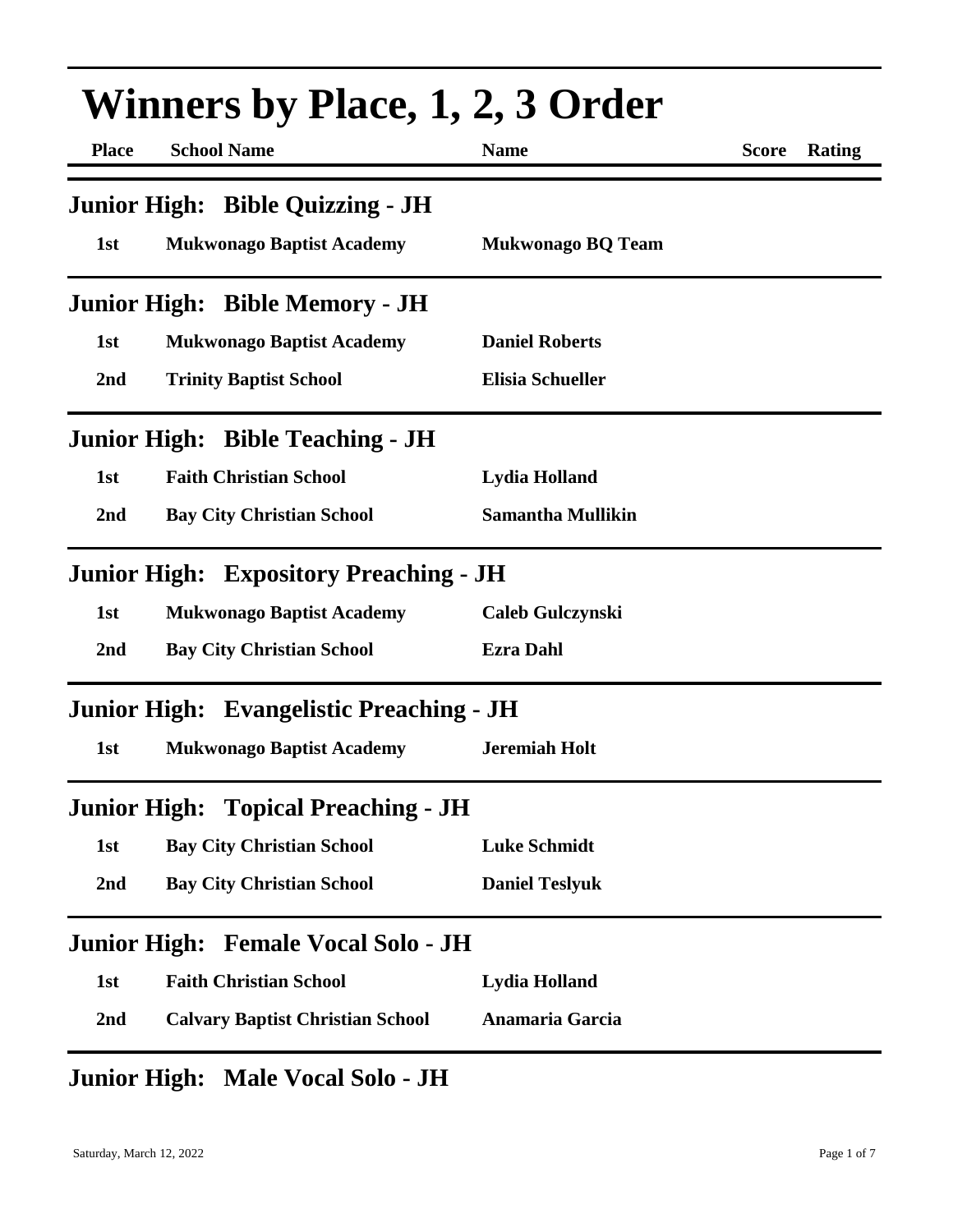| <b>Winners by Place, 1, 2, 3 Order</b> |                                              |                               |              |               |  |
|----------------------------------------|----------------------------------------------|-------------------------------|--------------|---------------|--|
| <b>Place</b>                           | <b>School Name</b>                           | <b>Name</b>                   | <b>Score</b> | <b>Rating</b> |  |
| 1st                                    | <b>Faith Christian School</b>                | <b>Azariah Reinhold</b>       |              |               |  |
| 2nd                                    | <b>Faith Christian School</b>                | <b>Ryan Bonner</b>            |              |               |  |
|                                        | Junior High: Instrumental Brass Solo - JH    |                               |              |               |  |
| 1st                                    | <b>Calvary Baptist Christian School</b>      | <b>Emily Boorujy</b>          |              |               |  |
| 2nd                                    | <b>Calvary Baptist Christian School</b>      | Sophia Franklin               |              |               |  |
|                                        | Junior High: Instrumental Woodwind Solo - JH |                               |              |               |  |
| 1st                                    | <b>Calvary Baptist Christian School</b>      | <b>Gracie Uplinger</b>        |              |               |  |
| 2nd                                    | <b>Bay City Christian School</b>             | <b>Makayla Anderson</b>       |              |               |  |
|                                        | Junior High: Instrumental String Solo - JH   |                               |              |               |  |
| 1st                                    | <b>Academy of Excellence - Online</b>        | <b>Abigail Manley</b>         |              |               |  |
|                                        | Junior High: Sacred Piano Solo - JH          |                               |              |               |  |
| 1st                                    | <b>Waukesha Christian Academy</b>            | <b>Gavin Goessel</b>          |              |               |  |
| 2nd                                    | <b>Calvary Baptist School</b>                | <b>Elizabeth Orlowski</b>     |              |               |  |
|                                        | Junior High: Classical Piano Solo - JH       |                               |              |               |  |
| 1st                                    | <b>Mukwonago Baptist Academy</b>             | <b>Caleb Gulczynski</b>       |              |               |  |
| 2nd                                    | <b>Faith Christian School</b>                | <b>Wesley Stith</b>           |              |               |  |
|                                        | Junior High: Small Vocal Ensemble - JH       |                               |              |               |  |
| 1st                                    | <b>Calvary Baptist Christian School</b>      | <b>CBCS</b> Ladies (4)        |              |               |  |
| 2nd                                    | <b>Calvary Baptist Christian School</b>      | <b>Heth/Brower</b>            |              |               |  |
|                                        | Junior High: Large Vocal Ensemble - JH       |                               |              |               |  |
| 1st                                    | <b>Bay City Christian School</b>             | <b>BCCS JH Girls Ens (12)</b> |              |               |  |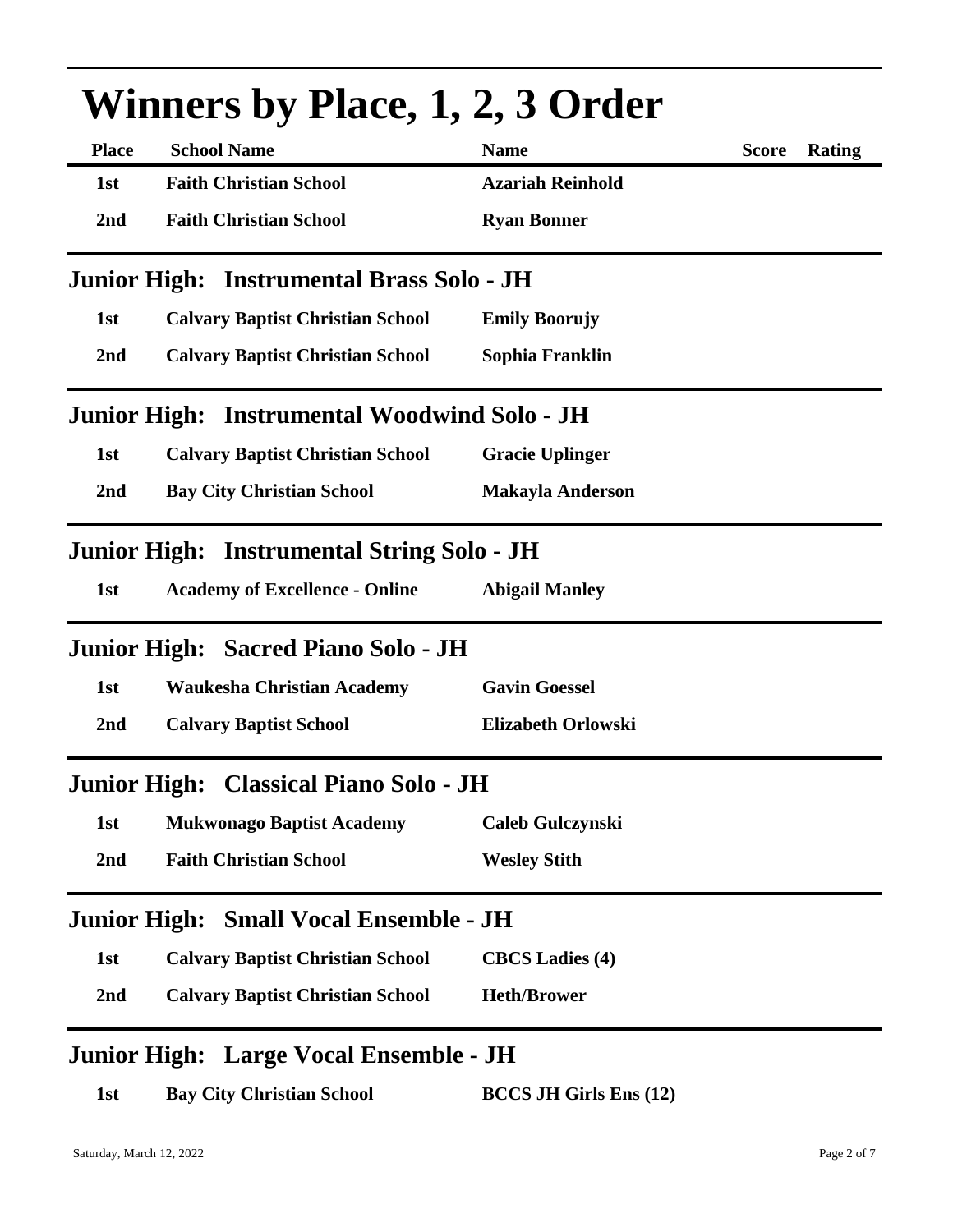| <b>Winners by Place, 1, 2, 3 Order</b> |                                            |                                |              |        |  |
|----------------------------------------|--------------------------------------------|--------------------------------|--------------|--------|--|
| <b>Place</b>                           | <b>School Name</b>                         | <b>Name</b>                    | <b>Score</b> | Rating |  |
| 2 <sub>nd</sub>                        | <b>Academy of Excellence North</b>         | AoE North (9)                  |              |        |  |
|                                        | Junior High: Choir - JH                    |                                |              |        |  |
| 1st                                    | <b>Calvary Baptist Christian School</b>    | CBCS(28)                       |              |        |  |
| 2 <sub>nd</sub>                        | <b>Faith Christian School</b>              | FCS Choir (17)                 |              |        |  |
|                                        | Junior High: Small Instr. Ensemble - JH    |                                |              |        |  |
| 1st                                    | <b>Calvary Baptist Christian School</b>    | <b>Franklin/Johns</b>          |              |        |  |
| 2nd                                    | <b>Bay City Christian School</b>           | <b>Schmidt/VanCleve</b>        |              |        |  |
|                                        | Junior High: Orchestra/Band - JH           |                                |              |        |  |
| 1st                                    | <b>Calvary Baptist Christian School</b>    | <b>CBCS</b> Band (26)          |              |        |  |
|                                        | Junior High: Handbell/Handchime Choir - JH |                                |              |        |  |
| 1st                                    | <b>Faith Christian School</b>              | FCS JH(9)                      |              |        |  |
| 2 <sub>nd</sub>                        | <b>Bay City Christian School</b>           | <b>BCCS JH Handchimes (14)</b> |              |        |  |
|                                        | Junior High: Dramatic Interpretation - JH  |                                |              |        |  |
| 1st                                    | <b>Utica Christian School</b>              | <b>Angelina Petrovic</b>       |              |        |  |
| 2nd                                    | <b>Academy of Excellence North</b>         | <b>Eh Sher Tha Yu Moo</b>      |              |        |  |
| <b>Junior High:</b>                    | <b>Oral Interpretation of Poetry - JH</b>  |                                |              |        |  |
| 1st                                    | <b>Calvary Baptist Christian School</b>    | <b>Anika Heth</b>              |              |        |  |
| 2nd                                    | <b>Calvary Baptist Christian School</b>    | <b>Jane Brock</b>              |              |        |  |
|                                        | <b>Junior High: Declamation - JH</b>       |                                |              |        |  |
| 1st                                    | <b>Faith Christian School</b>              | <b>Wesley Stith</b>            |              |        |  |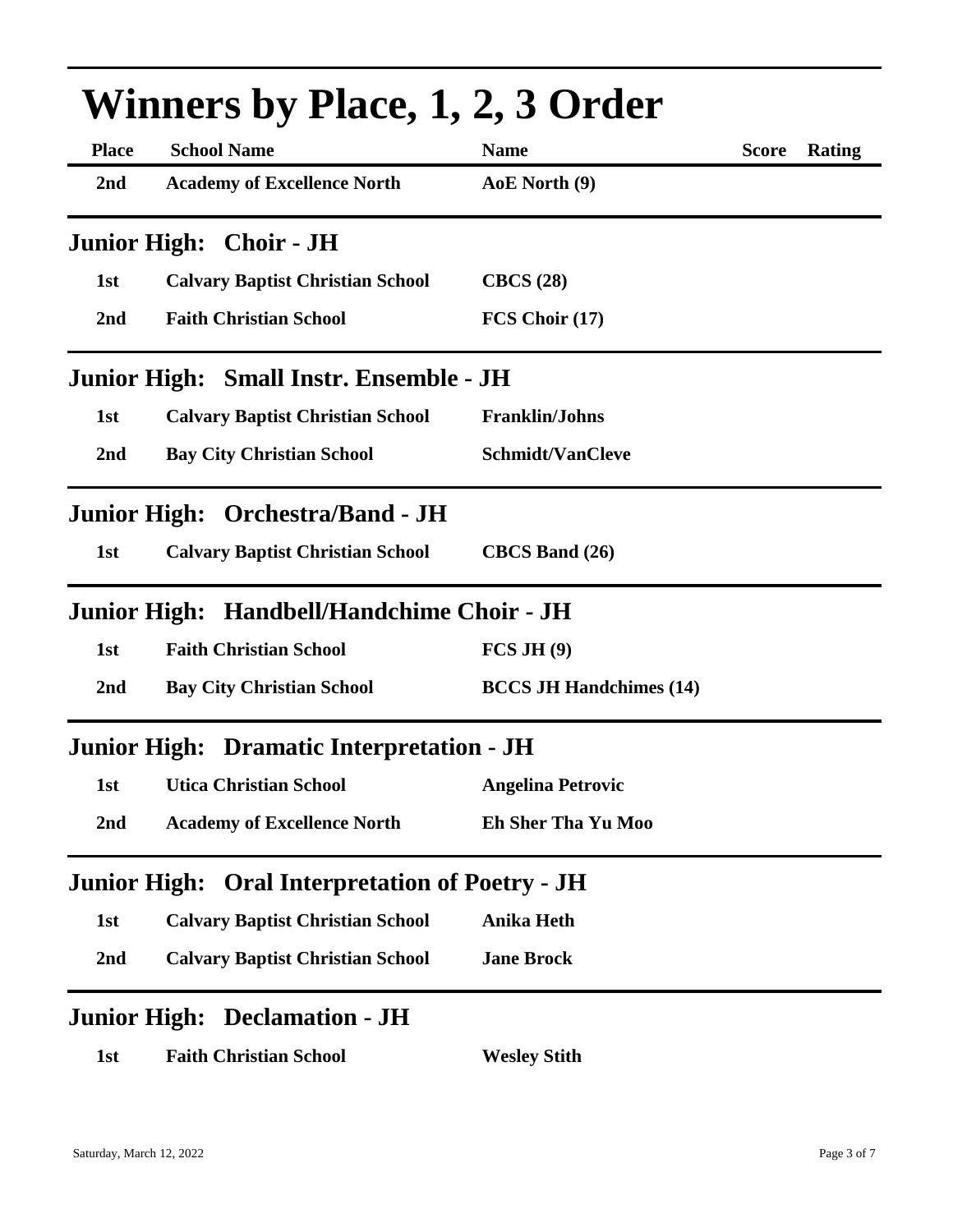| <b>Winners by Place, 1, 2, 3 Order</b> |                                                   |                             |              |        |  |
|----------------------------------------|---------------------------------------------------|-----------------------------|--------------|--------|--|
| <b>Place</b>                           | <b>School Name</b>                                | <b>Name</b>                 | <b>Score</b> | Rating |  |
|                                        | Junior High: Humorous Interpretation - JH         |                             |              |        |  |
| 1st                                    | <b>Calvary Baptist Christian School</b>           | <b>Bethany Huffstutler</b>  |              |        |  |
| 2nd                                    | <b>Faith Christian School</b>                     | <b>Max Tachick</b>          |              |        |  |
|                                        | <b>Junior High: Oral Interp of Scripture - JH</b> |                             |              |        |  |
| 1st                                    | <b>Bay City Christian School</b>                  | <b>Ruby Schmidt</b>         |              |        |  |
|                                        | <b>Junior High: Duet Acting - JH</b>              |                             |              |        |  |
| 1st                                    | <b>Calvary Baptist Christian School</b>           | <b>Butler/Johns</b>         |              |        |  |
| 2nd                                    | <b>Faith Christian School</b>                     | <b>Tachick/Gusick</b>       |              |        |  |
|                                        | <b>Junior High: Calligraphy - JH</b>              |                             |              |        |  |
| 1st                                    | <b>Calvary Baptist Christian School</b>           | Anamaria Garcia             |              |        |  |
| 2nd                                    | <b>Bay City Christian School</b>                  | <b>Laisha Silvan Flores</b> |              |        |  |
|                                        | <b>Junior High: Monochromatic Drawing - JH</b>    |                             |              |        |  |
| 1st                                    | <b>Academy of Excellence South</b>                | Naomi Mejia                 |              |        |  |
| 2 <sub>nd</sub>                        | <b>Bay City Christian School</b>                  | <b>Miranda Engelbrecht</b>  |              |        |  |
| <b>Junior High:</b>                    | <b>Polychromatic Drawing - JH</b>                 |                             |              |        |  |
| 1st                                    | <b>Trinity Baptist School</b>                     | <b>Elisia Schueller</b>     |              |        |  |
| 2nd                                    | <b>Calvary Baptist Christian School</b>           | <b>Claudia Mendoza</b>      |              |        |  |
|                                        | <b>Junior High: Watercolor - JH</b>               |                             |              |        |  |
| 1st                                    | <b>Trinity Baptist School</b>                     | <b>Macy Whittenburg</b>     |              |        |  |
| 2nd                                    | <b>Waukesha Christian Academy</b>                 | <b>Adele Green</b>          |              |        |  |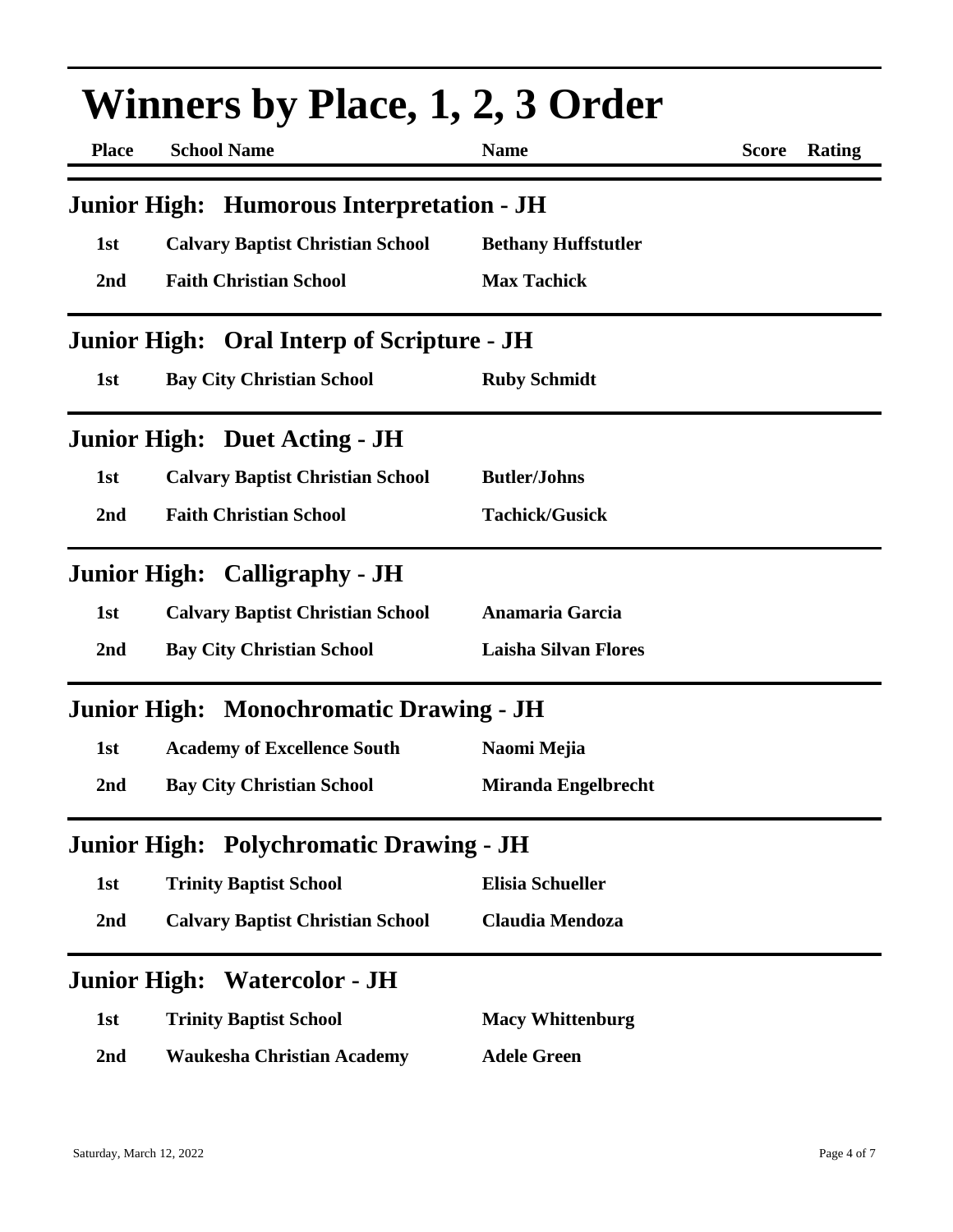| <b>Winners by Place, 1, 2, 3 Order</b> |                                           |                            |              |        |  |
|----------------------------------------|-------------------------------------------|----------------------------|--------------|--------|--|
| <b>Place</b>                           | <b>School Name</b>                        | <b>Name</b>                | <b>Score</b> | Rating |  |
|                                        | <b>Junior High: Oil Painting - JH</b>     |                            |              |        |  |
| 1st                                    | <b>Faith Christian School</b>             | <b>Jordan Jeske</b>        |              |        |  |
| 2nd                                    | <b>Bay City Christian School</b>          | <b>Miranda Engelbrecht</b> |              |        |  |
|                                        | <b>Junior High: Acrylic Painting - JH</b> |                            |              |        |  |
| 1st                                    | <b>Bay City Christian School</b>          | <b>Samantha Mullikin</b>   |              |        |  |
| 2nd                                    | <b>Academy of Excellence South</b>        | <b>Eladia Garcia</b>       |              |        |  |
|                                        | <b>Junior High: Sculpture - JH</b>        |                            |              |        |  |
| 1st                                    | <b>Faith Christian School</b>             | <b>Annie Tachick</b>       |              |        |  |
| 2nd                                    | <b>Academy of Excellence South</b>        | <b>Jayllen Mendoza</b>     |              |        |  |
|                                        | <b>Junior High: Textiles - JH</b>         |                            |              |        |  |
| 1st                                    | <b>Trinity Baptist School</b>             | <b>Elisia Schueller</b>    |              |        |  |
| 2nd                                    | <b>Calvary Baptist Christian School</b>   | Anamaria Garcia            |              |        |  |
|                                        | <b>Junior High: Crafts - JH</b>           |                            |              |        |  |
| 1st                                    | <b>Faith Christian School</b>             | <b>Lydia Holland</b>       |              |        |  |
| 2nd                                    | <b>Faith Christian School</b>             | <b>Azariah Reinhold</b>    |              |        |  |
|                                        | <b>Junior High: Woodworking - JH</b>      |                            |              |        |  |
| 1st                                    | <b>Calvary Baptist Christian School</b>   | <b>Sara Goeman</b>         |              |        |  |
|                                        | Junior High: Mixed Media - JH             |                            |              |        |  |
| 1st                                    | <b>Faith Christian School</b>             | <b>Sierra Gusick</b>       |              |        |  |
| 2nd                                    | <b>Liberty Christian School</b>           | <b>Adeyle Schneider</b>    |              |        |  |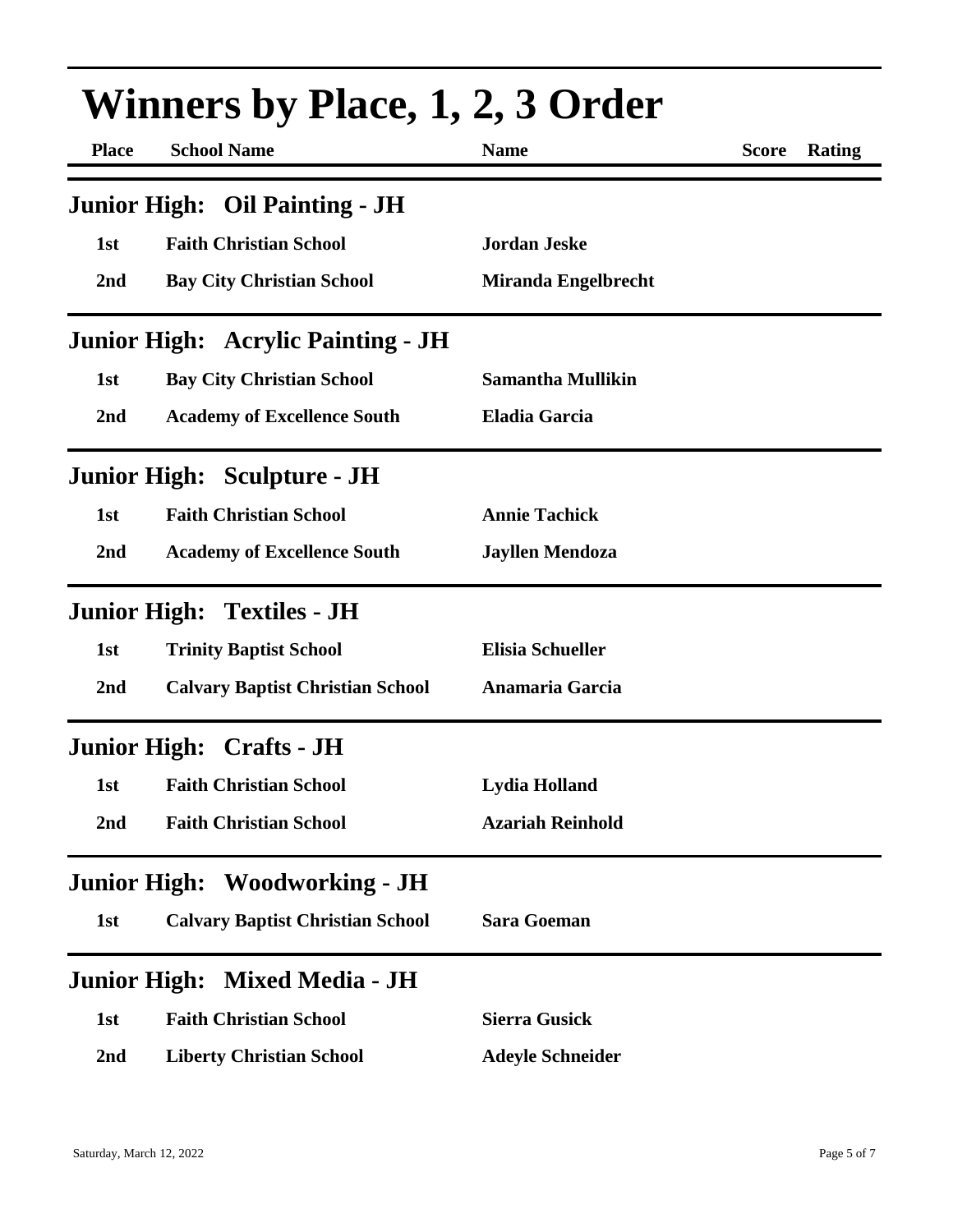| <b>Winners by Place, 1, 2, 3 Order</b> |                                                    |                            |              |        |
|----------------------------------------|----------------------------------------------------|----------------------------|--------------|--------|
| <b>Place</b>                           | <b>School Name</b>                                 | <b>Name</b>                | <b>Score</b> | Rating |
|                                        | <b>Junior High: Still Life Photography - JH</b>    |                            |              |        |
| 1st                                    | <b>Faith Christian School</b>                      | <b>Sam Cotner</b>          |              |        |
| 2nd                                    | <b>Calvary Baptist Christian School</b>            | <b>Sara Goeman</b>         |              |        |
| 2 <sub>nd</sub>                        | <b>Trinity Baptist School</b>                      | <b>Myla Whittenburg</b>    |              |        |
| 2nd                                    | <b>Calvary Baptist Christian School</b>            | <b>Bethany Huffstutler</b> |              |        |
|                                        | Junior High: Landscapes/Arch Photo - JH            |                            |              |        |
| 1st                                    | <b>Calvary Baptist Christian School</b>            | <b>Delaney Johns</b>       |              |        |
| 2nd                                    | <b>Faith Christian School</b>                      | <b>Joe Gruis</b>           |              |        |
|                                        | <b>Junior High: People/Animal Photography - JH</b> |                            |              |        |
| 1st                                    | <b>Mukwonago Baptist Academy</b>                   | <b>Daniel Roberts</b>      |              |        |
| 2nd                                    | <b>Utica Christian School</b>                      | <b>Madelyn Borchardt</b>   |              |        |
|                                        | <b>Junior High: Old Testament Survey Test - JH</b> |                            |              |        |
| 1st                                    | <b>Trinity Baptist School</b>                      | <b>Macy Whittenburg</b>    |              |        |
| 2 <sub>nd</sub>                        | <b>Bay City Christian School</b>                   | <b>Makayla Anderson</b>    |              |        |
|                                        | <b>Junior High: New Testament Survey Test - JH</b> |                            |              |        |
| 1st                                    | <b>Mukwonago Baptist Academy</b>                   | <b>Daniel Roberts</b>      |              |        |
| 2nd                                    | <b>Bay City Christian School</b>                   | <b>Ruby Schmidt</b>        |              |        |
|                                        | Junior High: English - JH                          |                            |              |        |
| 1st                                    | <b>Mukwonago Baptist Academy</b>                   | <b>Caleb Gulczynski</b>    |              |        |
| 2 <sub>nd</sub>                        | <b>Calvary Baptist Christian School</b>            | <b>Emily Boorujy</b>       |              |        |

## **Junior High: Mathematics 7 - General - JH**